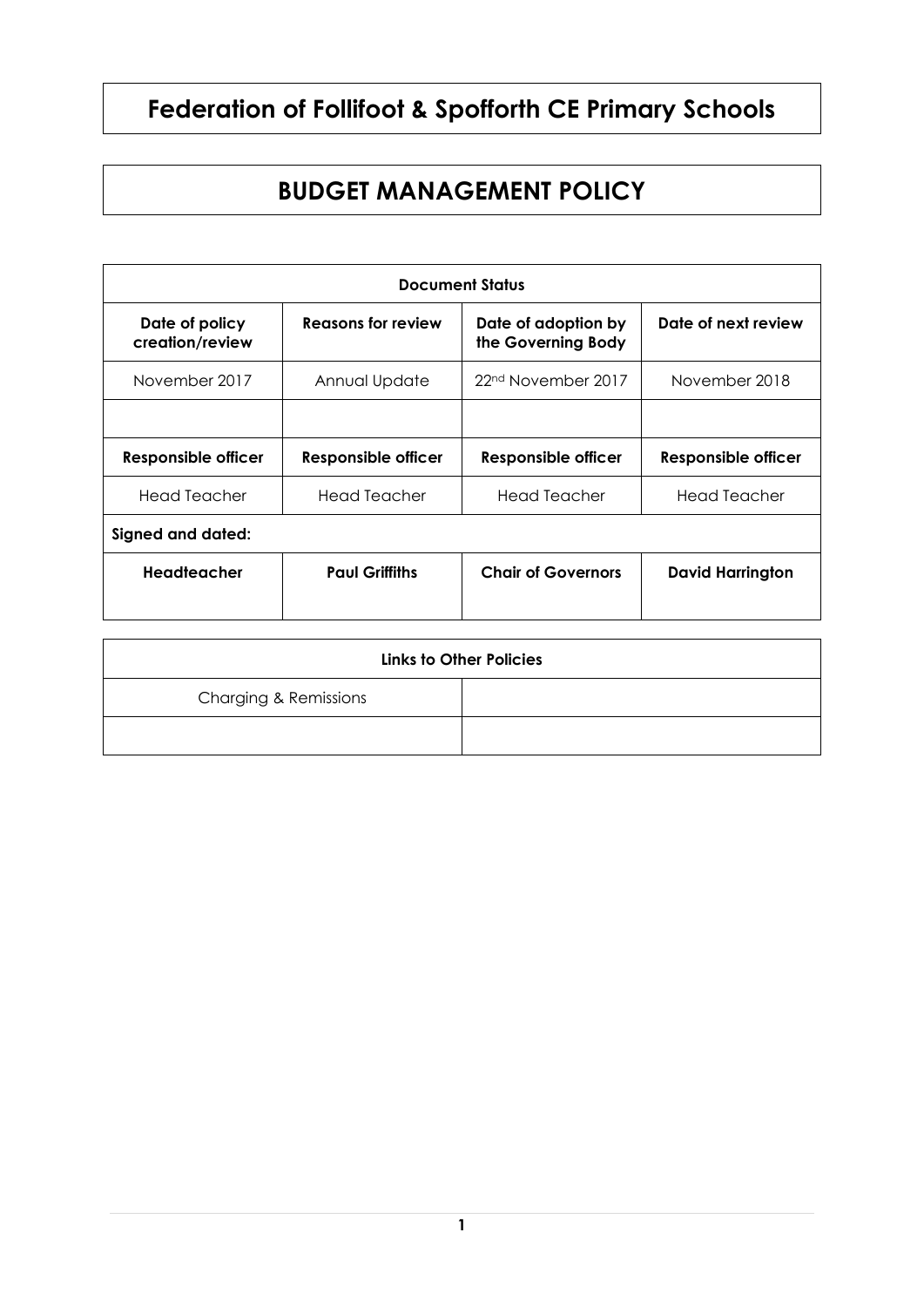### **CONTENTS:**

| <b>Section Heading</b><br>Aims and guidelines |                                                                                                                                                                                                                                                                                                                                                                                                                                                                                                                                                                                                                                                                  |                                                                                                                                          |  |
|-----------------------------------------------|------------------------------------------------------------------------------------------------------------------------------------------------------------------------------------------------------------------------------------------------------------------------------------------------------------------------------------------------------------------------------------------------------------------------------------------------------------------------------------------------------------------------------------------------------------------------------------------------------------------------------------------------------------------|------------------------------------------------------------------------------------------------------------------------------------------|--|
|                                               |                                                                                                                                                                                                                                                                                                                                                                                                                                                                                                                                                                                                                                                                  |                                                                                                                                          |  |
| ⋗                                             | Roles and responsibilities                                                                                                                                                                                                                                                                                                                                                                                                                                                                                                                                                                                                                                       | 4                                                                                                                                        |  |
|                                               | 1.<br>The Governing Body<br>2. Finance/Resources Committee<br>3. The Headteacher<br>4. The Bursar/Business Manager                                                                                                                                                                                                                                                                                                                                                                                                                                                                                                                                               | 4<br>4<br>4<br>5                                                                                                                         |  |
| ⋗                                             | Procedures                                                                                                                                                                                                                                                                                                                                                                                                                                                                                                                                                                                                                                                       |                                                                                                                                          |  |
| ➤                                             | Pecuniary and other business interests                                                                                                                                                                                                                                                                                                                                                                                                                                                                                                                                                                                                                           | 5                                                                                                                                        |  |
| ➤                                             | <b>Budget</b>                                                                                                                                                                                                                                                                                                                                                                                                                                                                                                                                                                                                                                                    | 6                                                                                                                                        |  |
|                                               | 1. Aims and objectives<br>2. Budget timetable<br>3. Efficiency and value for money<br>4. Financial benchmarking<br>Review of contracts for services<br>5.<br>6. Standards of financial management<br>7. Level of balances<br>8. Virement procedures<br>9. Quality of information<br>10. Extended activities<br>11. Capital expenditure<br>12. Documentation and retention of records<br>13. Purchasing<br>14. Purchasing cards<br>15. Procedures and security<br>16. Security of stocks and equipment<br>17. Petty cash<br>18. Income<br>19. VAT returns<br>20. Staffing<br>21. Insurance<br>22. Computer Systems<br>23. Counter fraud arrangements<br>24. Audit | 6<br>6<br>7<br>7<br>7<br>7<br>7<br>8<br>8<br>8<br>8<br>8<br>8<br>9<br>9<br>9<br>9<br>10<br>10<br>10<br>10<br>10<br>10<br>$\overline{11}$ |  |
|                                               | Annex A – Terms of Reference for a Finance/Resources Committee                                                                                                                                                                                                                                                                                                                                                                                                                                                                                                                                                                                                   | 12                                                                                                                                       |  |
|                                               | Annex B - Scheme of Delegation to the Headteacher                                                                                                                                                                                                                                                                                                                                                                                                                                                                                                                                                                                                                | 15                                                                                                                                       |  |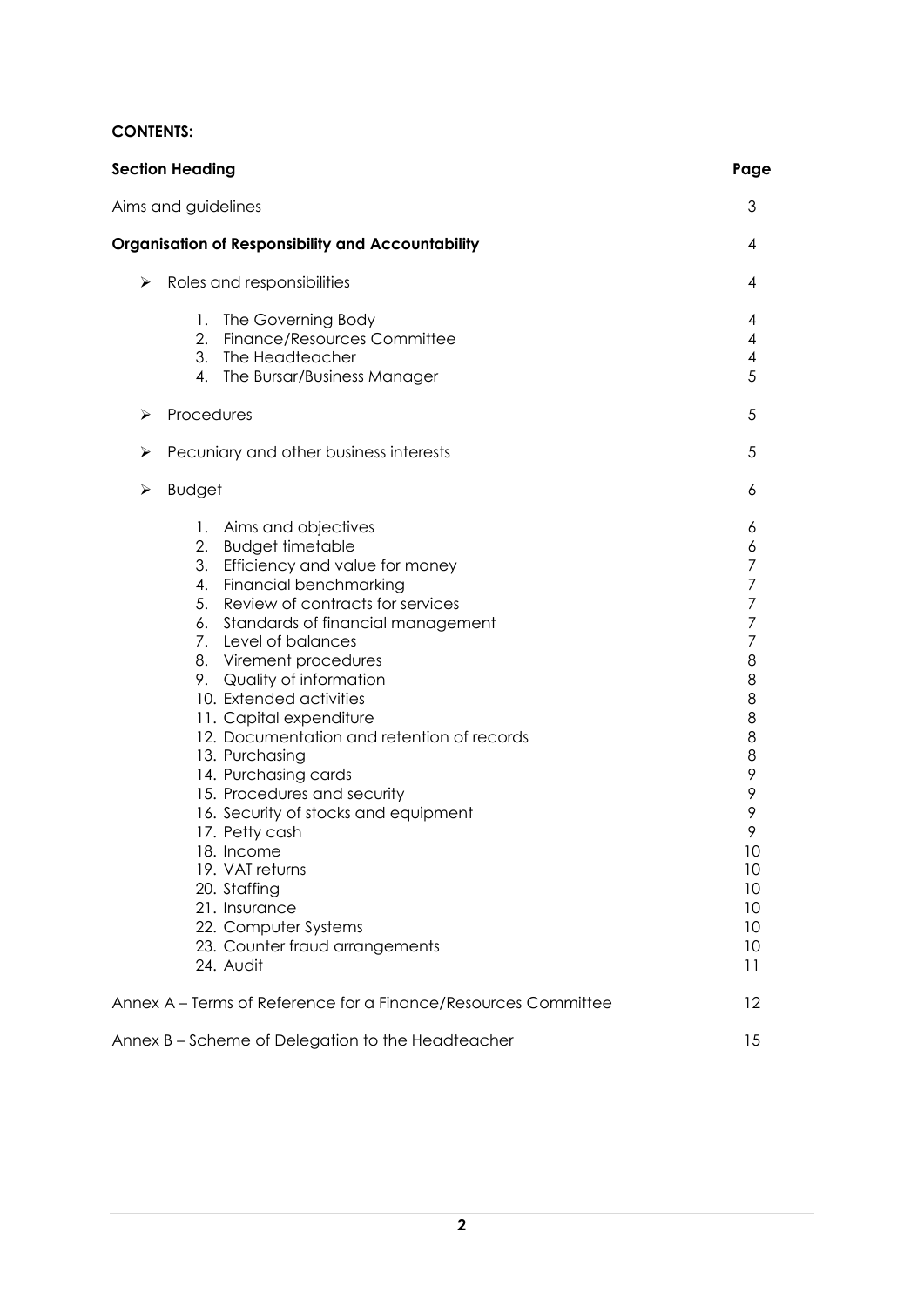#### **AIMS:**

It is the aim of the Governing Body to ensure that all financial resources made available to the school are used in an efficient and effective manner in order to ensure that Value for Money is achieved. The aim of this policy is to create a framework within which individual members of the school staff and the Governing Body can achieve this.

This policy conforms to the requirements of the LMS Scheme for the Financing of Schools (hereafter referred to as the LMS Scheme) as set out by the Department for Education (DfE) and the North Yorkshire County Council LMS Financial and Contract Procedure Rules (hereafter referred to as the LMS Procedure Rules). The framework within this policy should be operated in conjunction with both the LMS Scheme and the LMS Procedure Rules. It is based on the County Council's recommended model.

#### **GUIDELINES:**

Financial decisions will be made after consideration of:

- a) the needs of the pupils/students and staff of the school;
- b) the conditions and requirements as laid down in the LMS scheme;
- c) the need to support and deliver the National Curriculum together with any additional elements as agreed by the Governing Body;
- d) the financial resources delegated to the school; and
- e) the priorities as identified in the costed school development plan.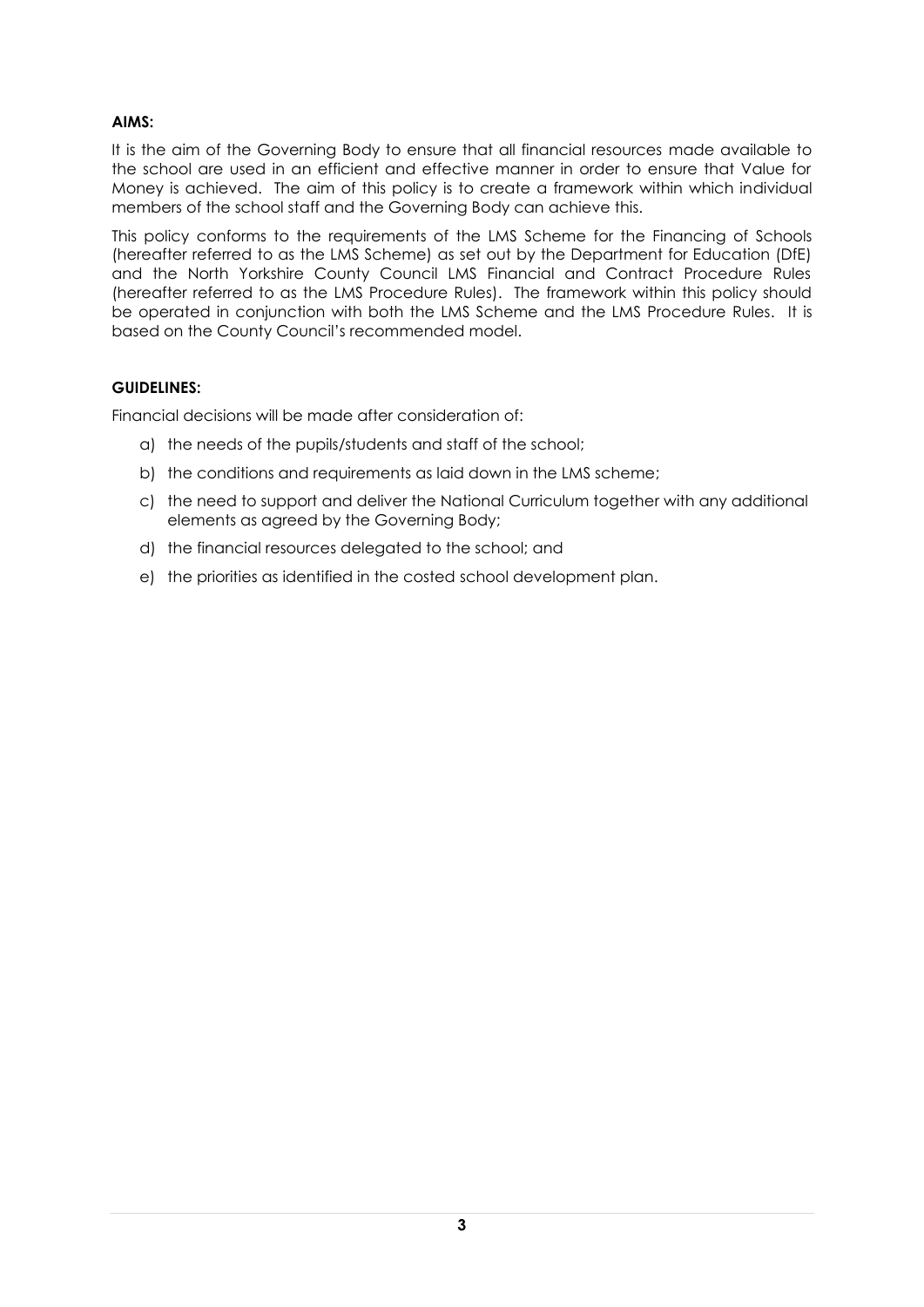#### **ORGANISATION OF RESPONSIBILITY AND ACCOUNTABILITY**

#### **ROLES AND RESPONSIBILITIES**

#### **1. The Governing Body**

The Governing Body has a statutory responsibility to oversee the financial management of the school and to ensure adherence to the LMS Procedure Rules.

The Governing Body recognises the importance of clearly defining the roles and responsibilities of its committees, the Headteacher and other staff.

#### **2. Finance or Resources Committee**

The Federation operates a Finance and Staffing committee (here after known as the Committee . The terms of reference for this committee are reflected in Annex A.

Consisting of 5 members of the Governing Board including the Head teacher, the Committee will work to the agreed Terms of Reference as set out at Annex A.

The Committee will meet at least once a term to consider, as a minimum, the following:

- a) financial monitoring statements,
- b) the school's budget and long term financial forecast,
- c) the end of financial year outturn statement, and
- d) the annual completion and submission of the Schools Financial Value Standard (SFVS).

The Committee will submit a brief summary report to the full Governing Body at least once per term.

#### **3. The Headteacher**

The Headteacher is responsible for:

- a) the detailed preparation of an annual school budget which addresses the strategic aims and targets established by the Governing Board;
- b) the day to day management of the school budget under the Scheme of Delegation as set out at Annex B and approved by the Governing Board; and
- c) ensuring the effective operation of the finance function within the school, to include:
	- i. the roles of each member of staff being clearly defined and the duties of staff with responsibility for financial transactions being, as far as is practicable, distributed to ensure that key tasks such as the processing of orders and invoices, are assigned to separate members of staff (segregation of duties) and that appropriate systems of internal check exist;
	- ii. the adherence to the LMS Procedure Rules;
	- iii. the establishment of systems to ensure that financial control is maintained at all times including procedures in the absence of key staff; and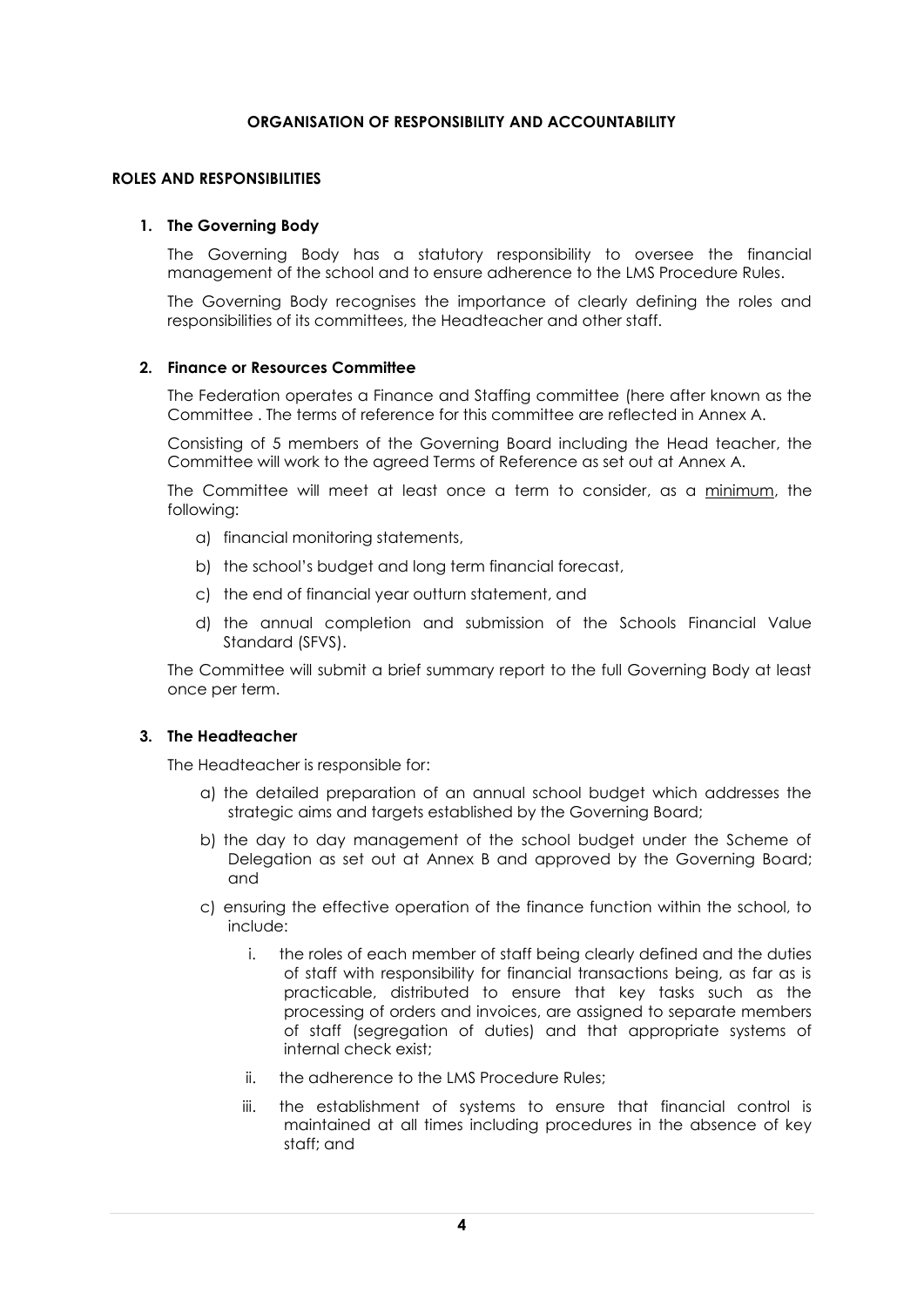iv. the maintenance of appropriate documentation and transactional records.

#### **4. The Bursar**

The Governing Board has elected to employ the services of a **Financial Management Services (FMS) Team Support Officer** who is responsible for:

- a) the preparation of the school's annual budget and longer term spending plans;
- b) the maintenance of computerised records of income and expenditure in line with the DfE recommendations for Consistent Financial Reporting;
- c) the checking and reconciliation of the school's financial records to monthly tabulations provided by the Local Authority and to monthly bank statements; and
- d) the undertaking of monitoring procedures and the production of regular monitoring statements for the Headteacher and Governing Body Committee.

#### **PROCEDURES**

All documentation of accounts and finances will be kept in accordance with advice from the Local Authority.

Procedures for keeping accounts will be in accordance with the LMS Procedure Rules.

A copy of the school's most recent auditor's report will be available for inspection by Governors, OFSTED Inspectors and Officers of the Local Authority.

#### **PECUNIARY AND OTHER BUSINESS INTERESTS**

Governors and staff of the school will be required to complete a Register of Business Interests and declare any links they or any member of their immediate family have with any firm from which the school may wish to buy goods or services. The basic principle to be followed is that any interest should be recorded which could be seen to improperly influence any decisions taken, pecuniary or otherwise, regarding the operation of the school.

The Register will be:

- a) annually reviewed;
- b) maintained for any in-year changes as notified; and
- c) made available for inspection by Governors, staff, parents and the Local Authority.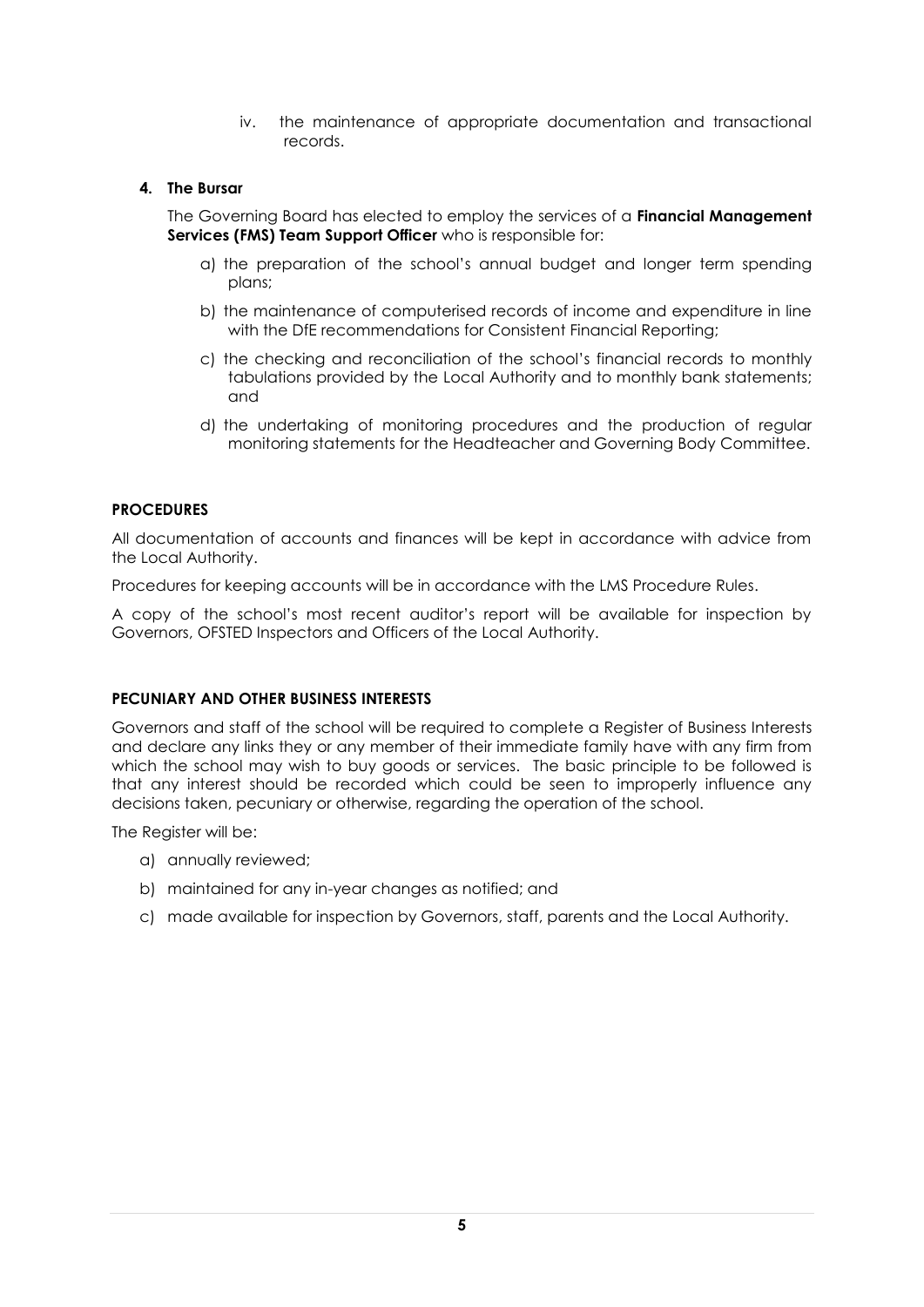#### **BUDGET**

#### **1. Aims and Objectives**

The Committee together with the Headteacher will consider and provide costing information both for maintaining the required level of educational provision as well as proposals to develop the short, medium and long term aims and objectives as identified in the School Development Plan.

Such consideration will include the determination of an appropriate level of general contingency and the formulation of a policy for the application of any balances in excess of the agreed target for general contingencies on the development proposals within the School Development Plan.

It is recognised that finite resources will lead to a need to prioritise proposals and to accelerate/delay spending plans as circumstances change.

#### **2. Budget Timetable**

The Headteacher and FMS officer will prepare financial information for consideration by the Committee and where outside their delegated responsibility the Full Governing Body and submit it to the Local Authority, where applicable, in line with the following timetable:

| Date             | <b>Action / Response</b>                                                                                                                                                                                    |  |
|------------------|-------------------------------------------------------------------------------------------------------------------------------------------------------------------------------------------------------------|--|
| Mid February     | \$251 budget resource allocation for the next financial year<br>received from the Local Authority                                                                                                           |  |
| Spring term      | Prepare papers on issues to be addressed in preparation for<br>the setting of the following year's budget                                                                                                   |  |
| By March 31st    | Prepare and submit a Schools Financial Value Standard (SFVS)<br>return, together with a copy of the relevant minute of the<br>Governing Body or Committee at which it was approved                          |  |
| March / April    | Prepare and present to the Governing Body the <b>proposed start</b><br><b>budget</b> for the next financial year and the long term financial<br>forecast                                                    |  |
| May              | Prepare and present outturn statements to enable the<br>Governing Body to consider the financial performance in the<br>previous financial year                                                              |  |
| May              | Prepare and submit a Consistent Financial Report return<br>detailing the income and expenditure from the previous<br>financial year (to be used for future benchmarking purposes)<br>to the Local Authority |  |
| By June 1st      | Submit the approved start budget to the Local Authority                                                                                                                                                     |  |
| Autumn term      | Prepare and present to the Governing Body the revised<br>budget and updated long term financial forecast, reflecting<br>any staffing changes or updated spending plans, or changes<br>to pupil numbers      |  |
| By December 31st | Submit the approved revised budget to the Local Authority                                                                                                                                                   |  |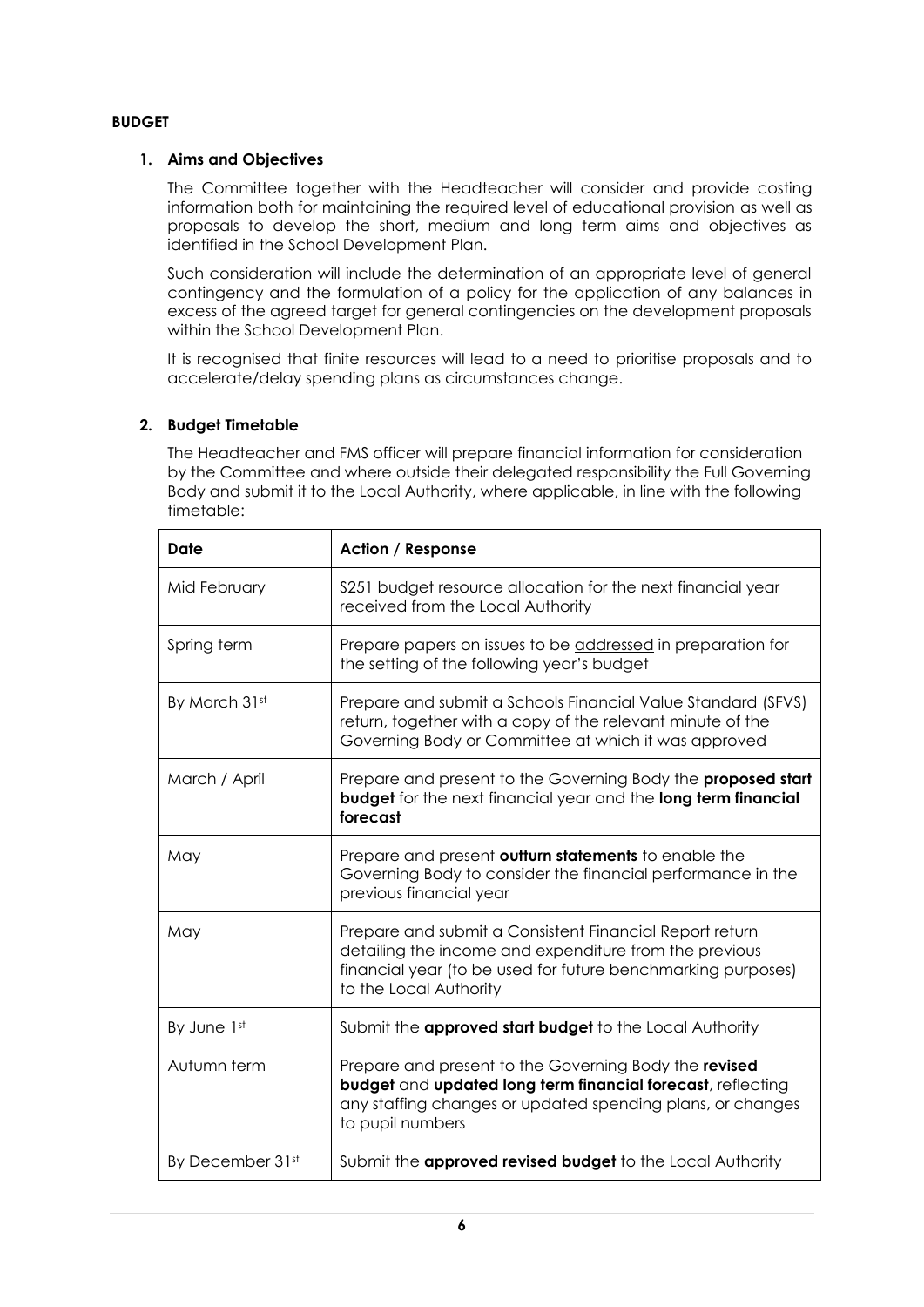The Governing Board will not submit a deficit budget unless there are exceptional circumstances and advice and written agreement have been received from representatives of the Local Authority bearing in mind that deficits require the prior approval of the Corporate Director – Strategic Resources and the Corporate Director – Children and Young People's Service.

Budget monitoring reports will be considered by the Committee at least once a term with a brief report to the Full Governing Board. Reports will reflect both sums paid and sums committed but not yet paid and estimated expenditure and income for the remainder of the financial year against approved budget headings and will be reconciled to the Local Authority's ORACLE statements and school bank statements.

#### **3. Efficiency & Value for Money**

The School will seek to achieve efficiencies and value for money to optimise the use of its financial resources and to invest in teaching and learning. It is the responsibility of the Headteacher and Governing Board to determine at school level how to secure better value for money.

#### **4. Financial Benchmarking**

The Headteacher (or their representative) will prepare for consideration by the Committee financial benchmarking comparisons on an annual basis each Autumn Term. The benchmarking data will be extracted for similar schools from either the local financial benchmarking database for North Yorkshire schools or the national DfE financial benchmarking database. The conclusions and recommendations resulting from this process will be used to inform the financial planning and resource allocation process.

#### **5. Review of Contracts for Services**

The Committee will review the quality, cost and impacts of services purchased from external providers (including the Local Authority) on a regular basis **and** before contracts are renewed. To assist in this process the Headteacher or their representative will prepare a schedule of service contracts to include values and renewal dates in order that priorities for review can be determined. After each review the Committee will make recommendations to the Governing Board.

#### **6. Standards of Financial Management**

The Governing Body will have regard to any Standards of Financial Management endorsed by the DfE to self-evaluate the quality of financial management processes and to aid in training staff to become better financial managers.

#### **7. Level of Balances**

The Committee will annually review the balances situation of the school and make recommendations to the Governing Board. In making its recommendations, the Committee will indicate an optimum level of balances which has regard to the specific issues facing the school whilst acknowledging that financial resources are allocated to schools annually on the number of pupils in the school at that time.

The Committee will have regard to any balance limits placed on schools by the Local Authority and DfE.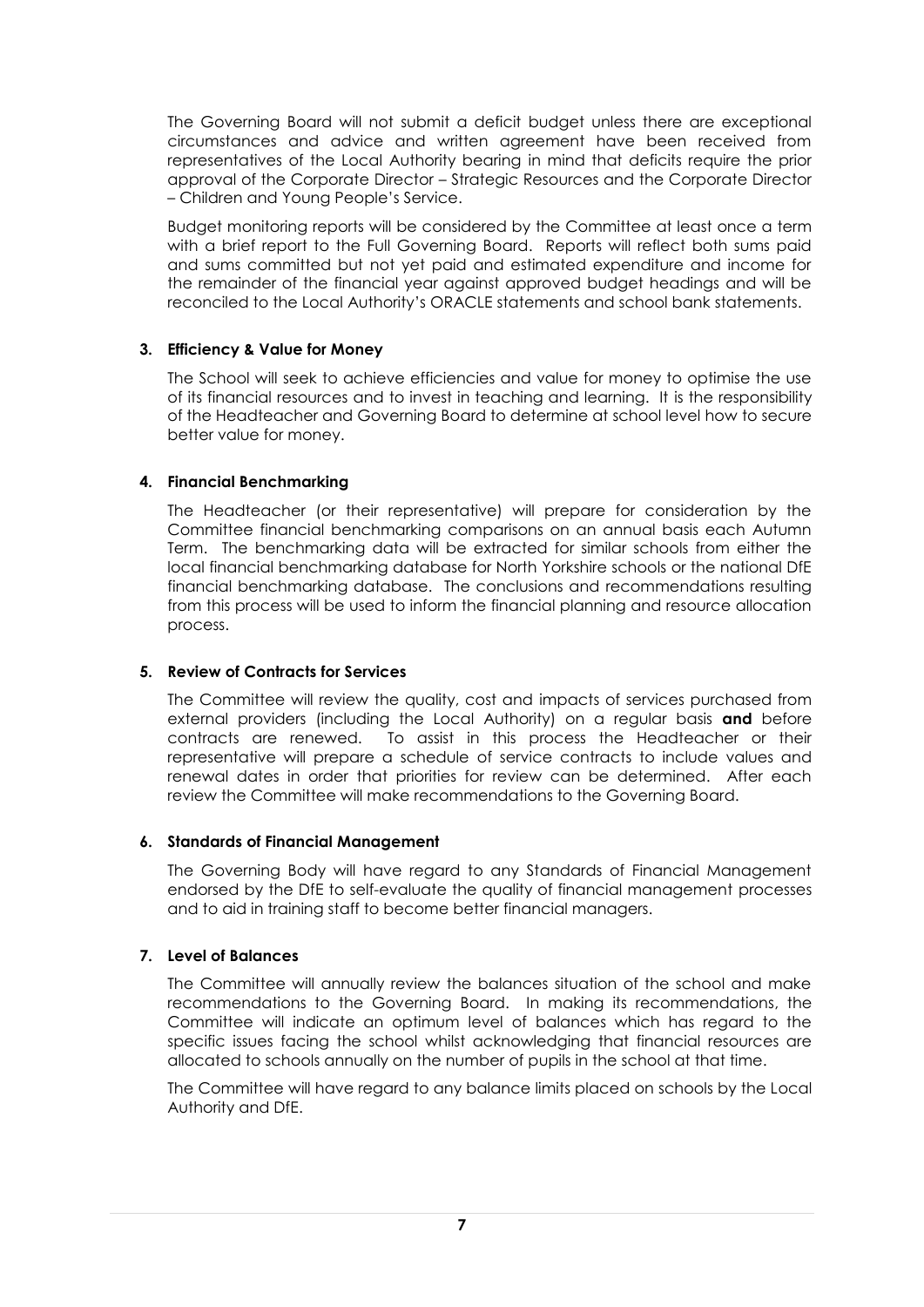#### **8.Virement Procedures**

Unless the level of change does not warrant it the budget will be revised each Autumn Term and the Committee will be able to vire funds between budget headings within the school's overall budget (with the exception of any earmarked funds) or from unallocated resources as appropriate.

Requests by the Headteacher for the further virement of funds outside the scope of the Scheme of Delegation to the Headteacher will also be considered by the Committee and be subject to their minuted approval.

#### **9. Quality of Information**

Governors expect that the financial information they receive will be relevant, timely, reliable and understandable.

#### **10. Extended Activities**

The Governing Body will discuss, decide and minute their intention to use school budget funding to support the provision of some extended school activities.

The following extended school activities are provided by the schools:

- Breakfast clubs
- Nursery lunch club (Spofforth only)
- Extra –curricular sports clubs and competition fixtures
- Non sports based extra curricular activities e.g. gardening club

As per the charging and remissions policy charges can be made for activities as described above. The committee delegate the Head teacher to make use of premiums funding where appropriate to support families as necessary.

#### **Capital Expenditure**

The Committee will give consideration to the use of the devolved capital allocations available to the school in the light of the priorities identified in the School Development Plan and then make recommendations to the Governing Body.

The School will submit a Project Proposal Form in order to seek the Local Authority's consent for any proposed building work, irrespective of the funding source, as per the LMS Procedure Rules.

#### **11. Documentation and Retention of Records**

All financial systems and procedures carried out will be in accordance with the Local Authority's LMS Procedure Rules, Scheme of Delegation to the Headteacher and the School Finance Manual. A copy of these documents will be readily available and kept up to date.

All records will be retained in line with the Local Authority's Records Retention and Destruction Schedule for Schools.

#### **12. Purchasing**

Before any purchase is made, consideration will be given to any potential economies of scale to be had through use of Local Authority negotiated corporate contracts.

Information available from the North Yorkshire Procurement Service for Schools will be given due consideration.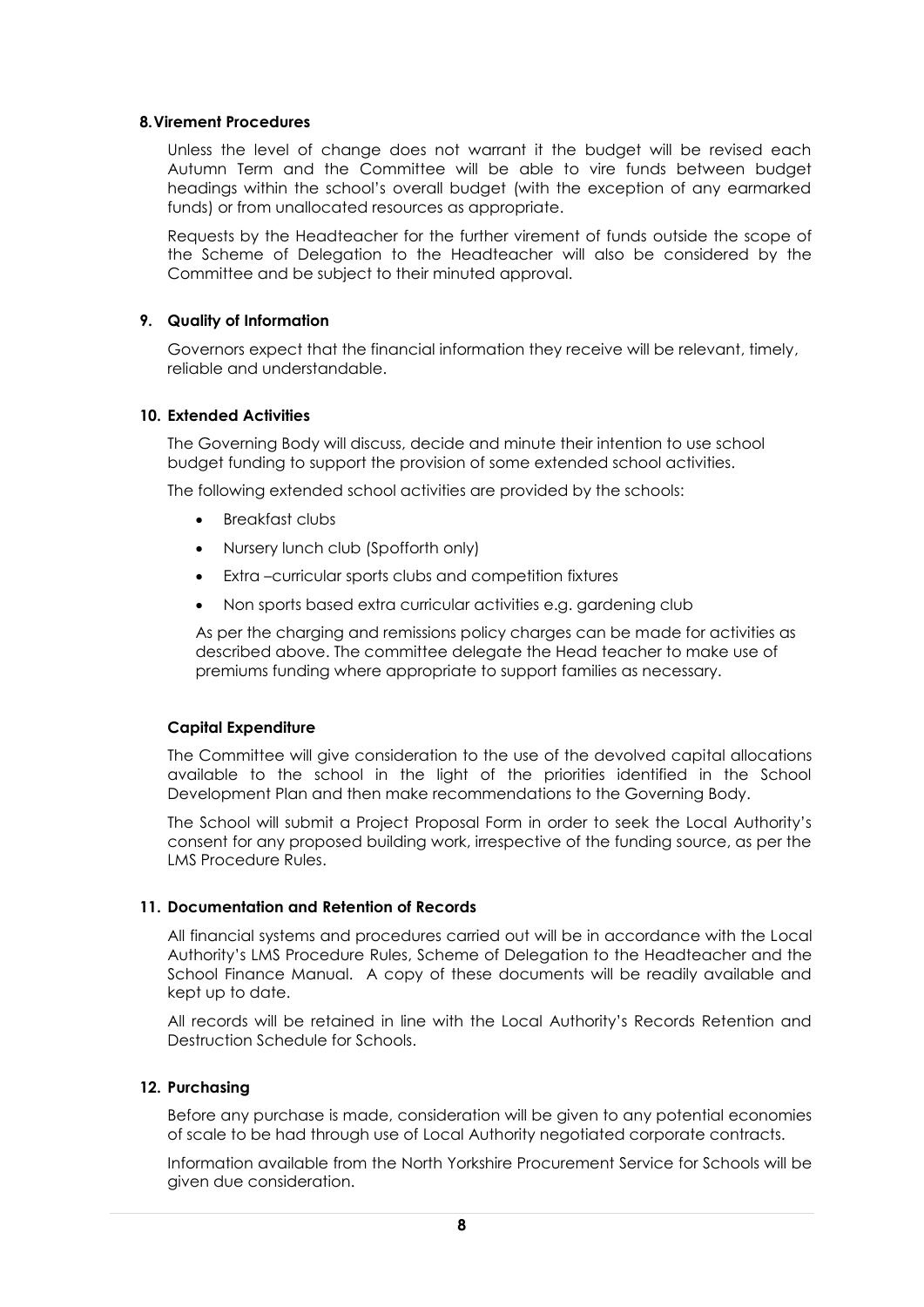Consideration will be given to obtaining quotations for all purchases in order to ensure that Value for Money is achieved. Where bids are not invited a Best Value Form will be completed.

Where a single purchase of more than £25,000 for Goods and Services, Works or Social and other specific services is involved, further advice will be sought from procurement to ensure that LMS and EU Procedure is followed

The Governing Board requires that staff will follow official ordering procedures at all times and written pre-numbered orders will be used. Verbal orders will be followed up by a written confirmatory order. Individuals must not use official orders to obtain goods and services for their private use. All official orders will be recorded on the school's computerised financial system. Orders made on-line should also be followed by an official order.

When making purchases, staff **must** adhere to the LMS Procedure Rules.

#### **13. Purchasing Cards**

The Governing Body will follow the Local Authority policy and procedures for the use of purchasing cards. Cards must only be used to procure goods and services on behalf of the school. They must not be used to obtain cash or for personal transactions.

#### **14. Procedures and Security**

The school will make use of a computerised financial monitoring package approved and supported by the Local Authority.

Data will be input on a regular basis including financial commitments made by the school. Information will be input from and reconciled to the Local Authority's financial statements and school bank statements every month.

Appropriate use of the package and orderly filing procedures will ensure that all transactions are traceable.

Security passwords will be maintained on the computer and documentation will be kept in a secure location.

Regular backups will be made of the information held on the computer with the backups stored securely and separately from the computer.

#### **15. Security of Stocks and Equipment**

An inventory of stocks and equipment held in the school will be maintained and checked on an annual basis in accordance with the LMS Procedure Rules and the Local Authority's guidance.

The Governing Body will ensure appropriate and adequate insurance arrangements are in place to protect the school's assets and a copy of the policy document will be available for inspection.

A register will also be maintained of equipment removed from school for use off-site and when it was returned.

The Governing Body will authorise all write-offs and disposal of surplus stocks and equipment in accordance with LMS Procedure Rules.

When it is considered appropriate, the Governing Body will request and act upon the advice of a Crime Prevention Officer.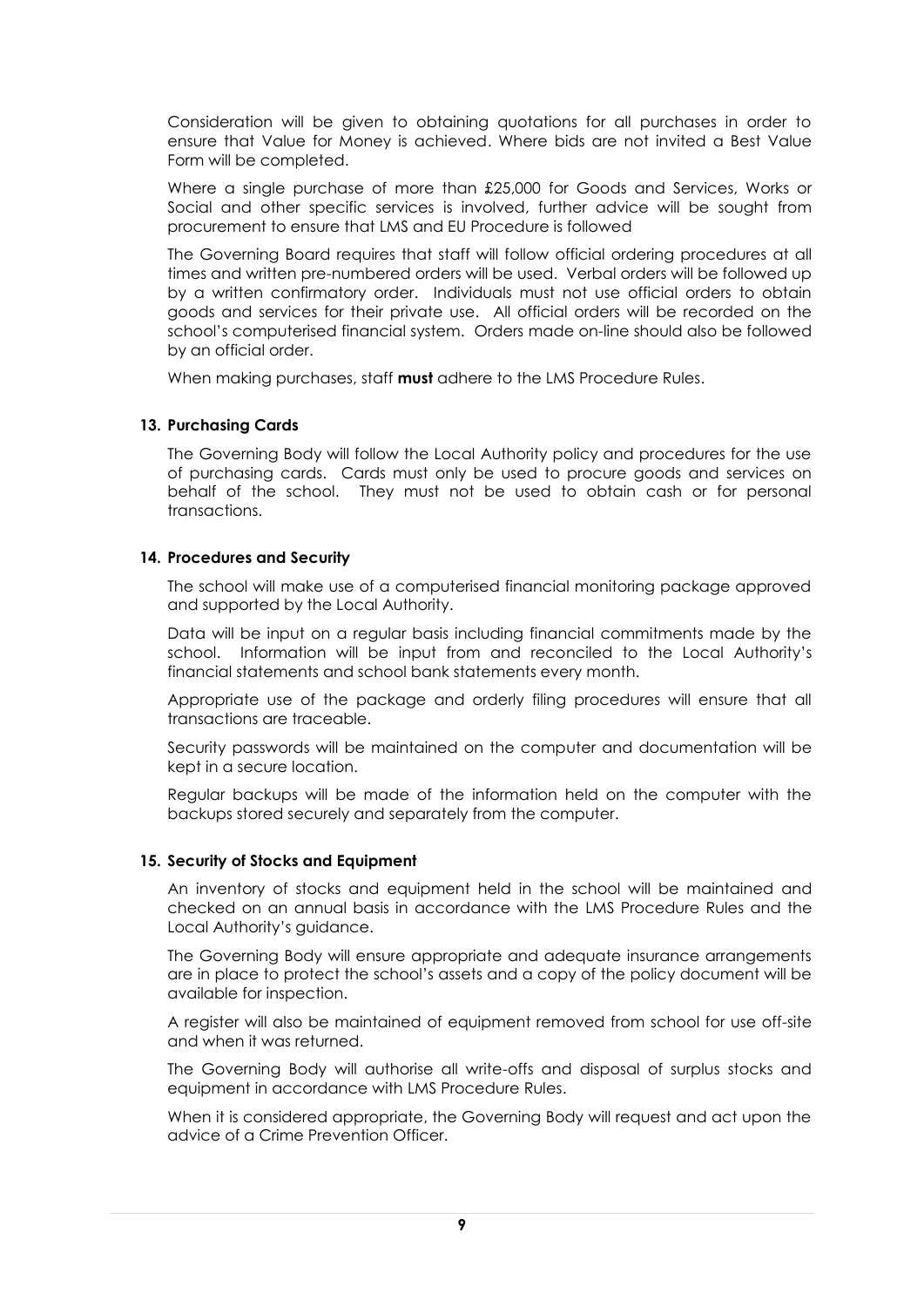#### **16. Petty Cash**

The amount of cash in the school will be kept to a minimum and all monies and associated financial records kept in secure storage. Only staff authorised to do so will have access to petty cash.

There will be a limited use of petty cash. Gifts for employees, including the purchase of flowers, will be met from staff donations and not petty cash.

#### **17. Income**

The Governing Board will implement a charging and remissions policy for school activities which will be made publically available on the school website. Steps will be taken to ensure the early collection of income due and receipts issued and records will be kept in line with the LMS Procedure Rules.

The school will operate an online income collection system which has been approved for school use by the Local Authority and in line with the LMS Procedure Rules.

The writing off of debts will be undertaken in line with the LMS Procedure Rules; that is:

- a) For debts up to £250 in value, the school will seek the approval of the Governing Body; and
- b) For debts over £250, the approval of the Local Authority must be sought (further to the endorsement of the Governing Board to do so).

#### **18. VAT Returns**

VAT returns will be made promptly and accurately using the computerised system in line with the Local Authority's deadlines.

#### **19. Staffing**

The Committee will be responsible for the Pay Policy annually and will consider appointments, terminations, promotions and performance management as necessary.

#### **20. Insurance**

The Committee will make recommendations annually to the Governing Board as to the insurance requirements of the school. The recommendations will have regard to the minimum cover requirements of the Local Authority and to the costs of insurance services offered by the Local Authority and other providers.

The school will consider the additional "voluntary" insurance arrangements offered by the Local Authority (i.e. staff absence insurance, contents insurance).

The Committee will have due regard to the terms of the insurance documents and these will be considered on an annual basis.

The Governing Board will notify the Insurance and Risk Management Section of any eventuality that could affect the Local Authority's insurance arrangements.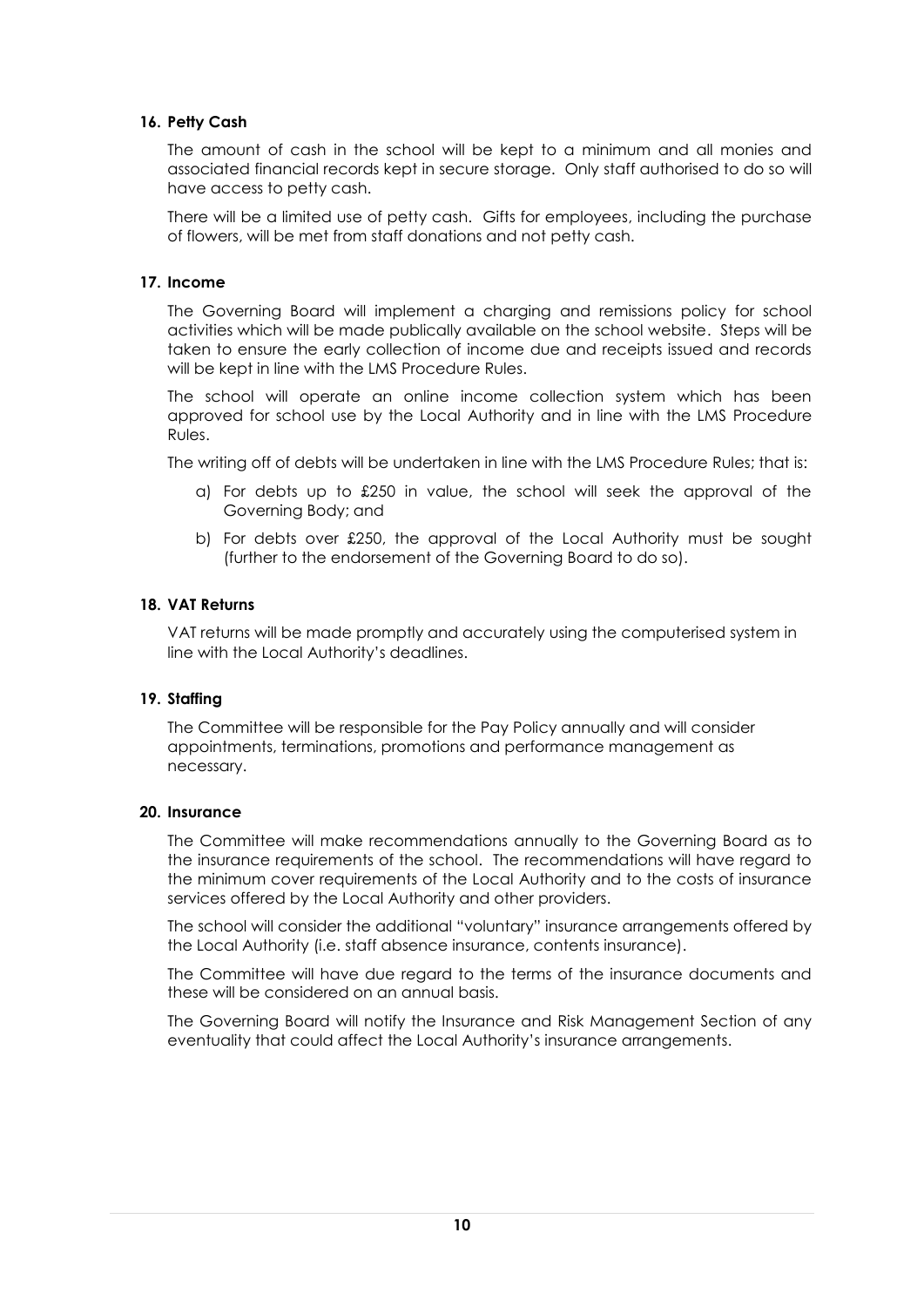#### **21. Computer Systems**

The school will maintain approved software for the administration of financial records.

The school has been registered in accordance with the Data Protection Act 1998. All data handling procedures undertaken by the school are in accordance with the Local Authority's recommended practices for data security and information governance.

#### **22. Counter Fraud Arrangements**

The school will maintain a robust system of controls to safeguard itself against fraudulent or improper use of public money and assets. The Governing Board will ensure that it has adopted a whistle-blowing policy and, along with the Headteacher, must inform all staff of all school policies and procedures related to fraud and theft, the controls in place to prevent them and the consequences of breaching these controls. This information must also be included in the induction of new school staff and Governors.

#### **23. Audit**

The systems for finance and administration will be subject to review from time to time by the Local Authority's Internal Audit Service provider and the County Council's external auditors. The Governors, Headteacher and staff will co-operate with auditors in accordance with the requirements of the LMS Procedure Rules and will consider and implement their requirements in a timely manner.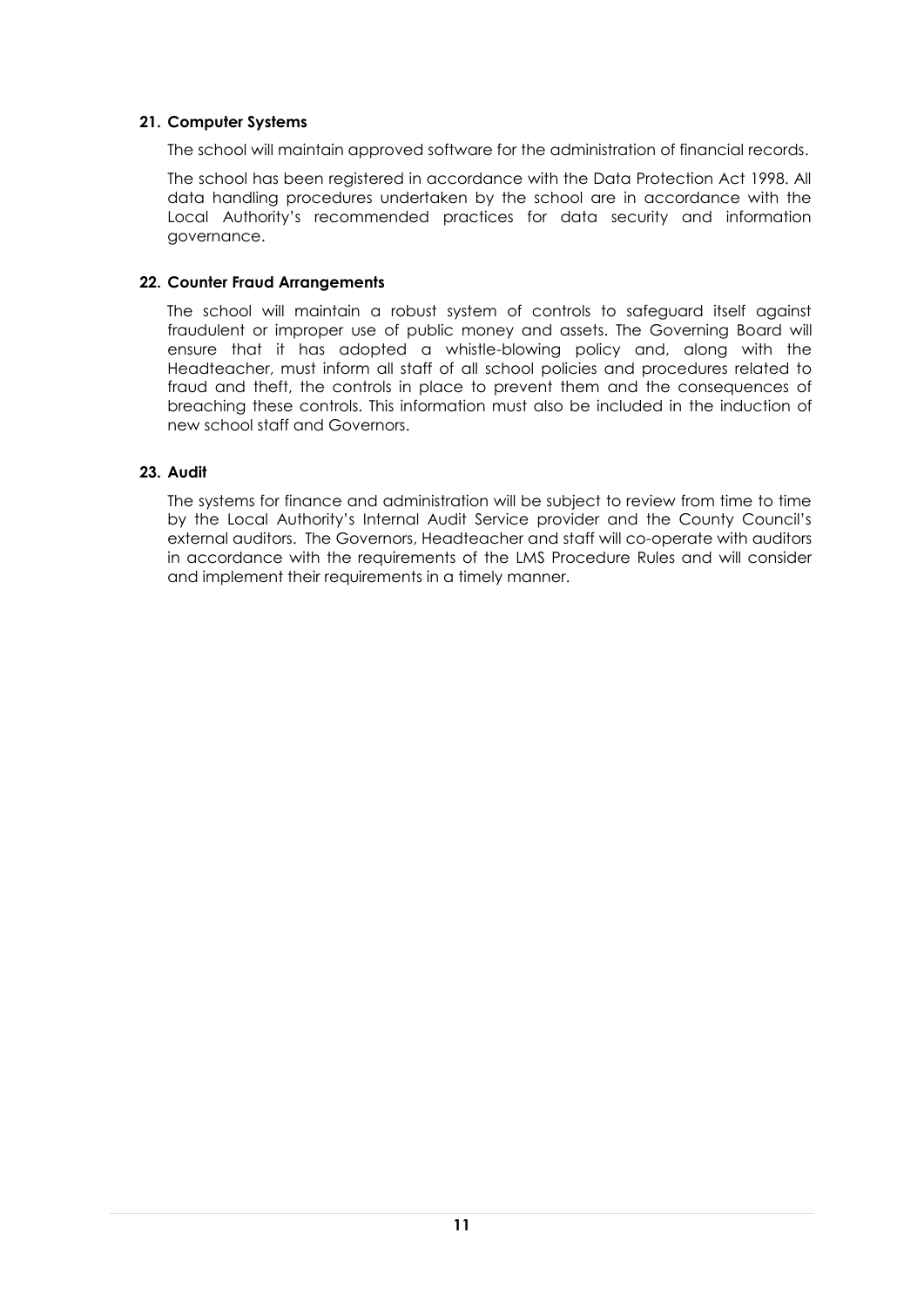## **FINANCE/RESOURCES COMMITTEE**

#### **TERMS OF REFERENCE**

#### **FINANCE**

- 1. To ensure the sound management of the school's financial situation by the regular monitoring and evaluation of financial performance through the use of the Schools Financial Value Standard (SFVS).
- 2. To establish regular reporting procedures and make recommendations, where necessary (including virement proposals), to the Governing Board.
- 3. To oversee long term financial planning within the school in the context of the School Development Plan and the policies and objectives of the school.
- 4. To consider and approve the first formal Budget Plan of the Financial Year and longer term financial plans.
- 5. To ensure that the school complies with the principles of Value for Money and Efficiency (including the use of local and national financial benchmarking data) in using the resources available to the school.
- 6. To ensure that the annual self-evaluation of the school's financial management procedures is undertaken by means of the completion and submission to the Local Authority of the DfE's **Schools Financial Value Standard**; to identify any remedial actions required and the associated timescales for implementation. A summary report and recommendations will be presented to the Governing Board.
- 7. To regularly review the policy of and to consider appropriate levels of school balances with recommendations to be made, as appropriate, to the Governing Board.
- 8. To evaluate the quality, cost and impact of services purchased from all outside providers, including North Yorkshire County Council Children and Young People's Service, in good time before contracts are due for renewal.
- 9. To consider the priorities for the use of the school's allocation of Devolved Formula Capital funding and to make recommendations to the Governing Board.
- 10. To consider the annual insurance requirements and make recommendations to the Governing Board.
- 11. To receive the report of the Local Authority's auditors and to act upon any recommendations made therein. A summary report is to be presented to the Governing Board.
- 12. To determine the school's charging and remissions policy for adoption by the Governing Board and to annually review.
- 13. To determine the school's lettings policy for adoption by the Governing Board and to annually review.
- 14. To carry out an annual review of the school's Budget Management Policy and to make recommendations to the Governing Board.

#### **PREMISES**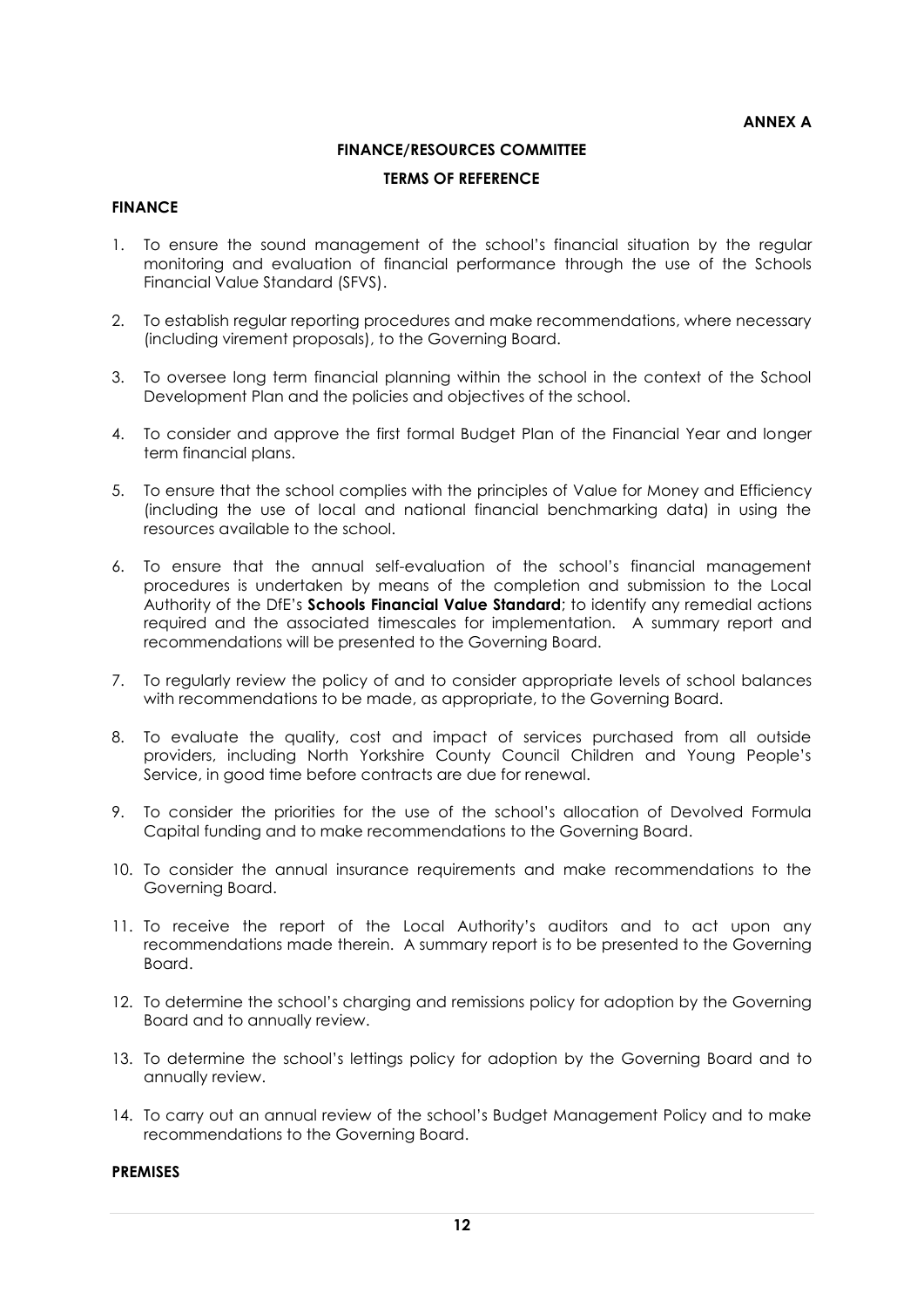- 15. To provide support and guidance to the Headteacher on all matters relating to the school premises.
- 16. To prepare and maintain, in conjunction with the Headteacher, an Asset Management plan for the school.
- 17. To inspect the school premises annually and to prepare a report of the conditions and a proposed order of priorities for maintenance, improvement and development.
- 18. To approve the costs and arrangements for maintenance, repairs and redecoration, within the allocated budget and to oversee the preparation and implementation of building contracts.
- 19. To formulate and implement proposals for the use of the Devolved Formula Capital funding.
- 20. To prepare, monitor and review an Accessibility Plan which will meet the requirements of the Equality Act 2010 and the Special Educational Needs and Disability Act 2001.
- 21. To agree procedures to be followed for carrying out emergency work and to make recommendations to the governing Body about delegation to the Headteacher for taking appropriate action on behalf of the Governing Board in the event of an emergency.
- 22. To be aware of the specific responsibilities of Governors and the Local Authority in relation to premises and ensure that the Local Authority is informed of any matters for which it has responsibility.
- 23. To report the findings of inspections and audits to the Headteacher and liaise with him to ensure that appropriate remedial action is taken.
- 24. To regularly monitor the school's security measures and implement appropriate action when necessary.
- 25. To liaise and consult with the Local Authority's Strategic Planning Team as appropriate.
- 26. To discharge the responsibilities of the Governing Board regarding litter and refuse under the Environmental Protection Act 1990.
- 27. To prepare, adopt, implement and review a plan for the reduction, re-use, refurbishment or recycling of waste.
- 28. To assist the Governing Board and the Headteacher to discharge their duties under the Health and Safety at Work Act 1974, the Management of Health and Safety at Work Regulations 1999 and other associated legislation, in collaboration with the Local Authority.
- 29. To consider the Local Authority's health and safety policies and guidance, and to prepare and review a School Health and Safety Policy, for consideration by the Governing Board.
- 30. To ensure that the necessary school safety management system is in place to implement the health and safety policy.
- 31. To ensure that risk assessments are carried out and implemented.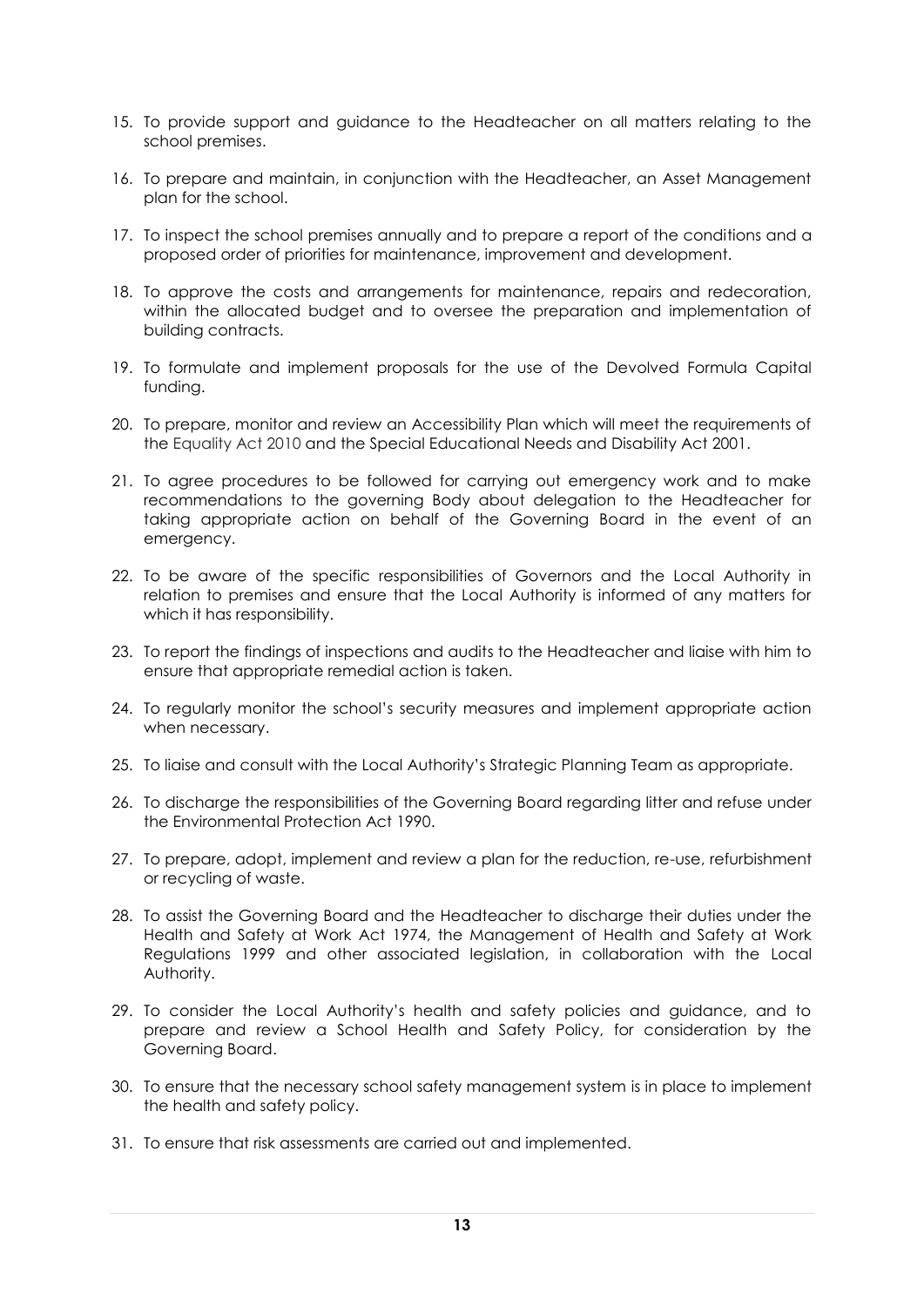- 32. To monitor the effectiveness of the school's health and safety arrangements and performance.
- 33. To review any health and safety reports from the Headteacher.
- 34. To make periodic recorded inspections of buildings, plant, materials and equipment; to report to the Governing Board at least annually; and to ensure that the premises are safe and do not put the health of persons at risk whilst they are on the premises.
- 35. To ensure access to competent persons to assist the school with their health and safety measures.
- 36. To attend or commission appropriate training for Governors.

#### **STAFFING**

- 37. To prepare a strategy for the overall staffing structure of the school for approval by the Governing Board, after which, to ensure its implementation and review.
- 38. To approve requests to recruit and advertise vacant and new posts within the allocated budget and to make recommendations to the Governing Board.
- 39. To prepare job outlines, person specifications and shortlisting criteria for any recruitment exercise.
- 40. To liaise with the Local Authority for all senior staff appointments.
- 41. To be involved in the shortlisting and interviewing of shortlisted applicants in compliance with current employment law.
- 42. To undertake an annual assessment of staff salaries in accordance with the agreed pay policy.
- 43. To regularly review those policies affecting staffing and make any recommendations for change.
- 44. To review job descriptions to ensure that they adequately reflect the current requirements of the role.